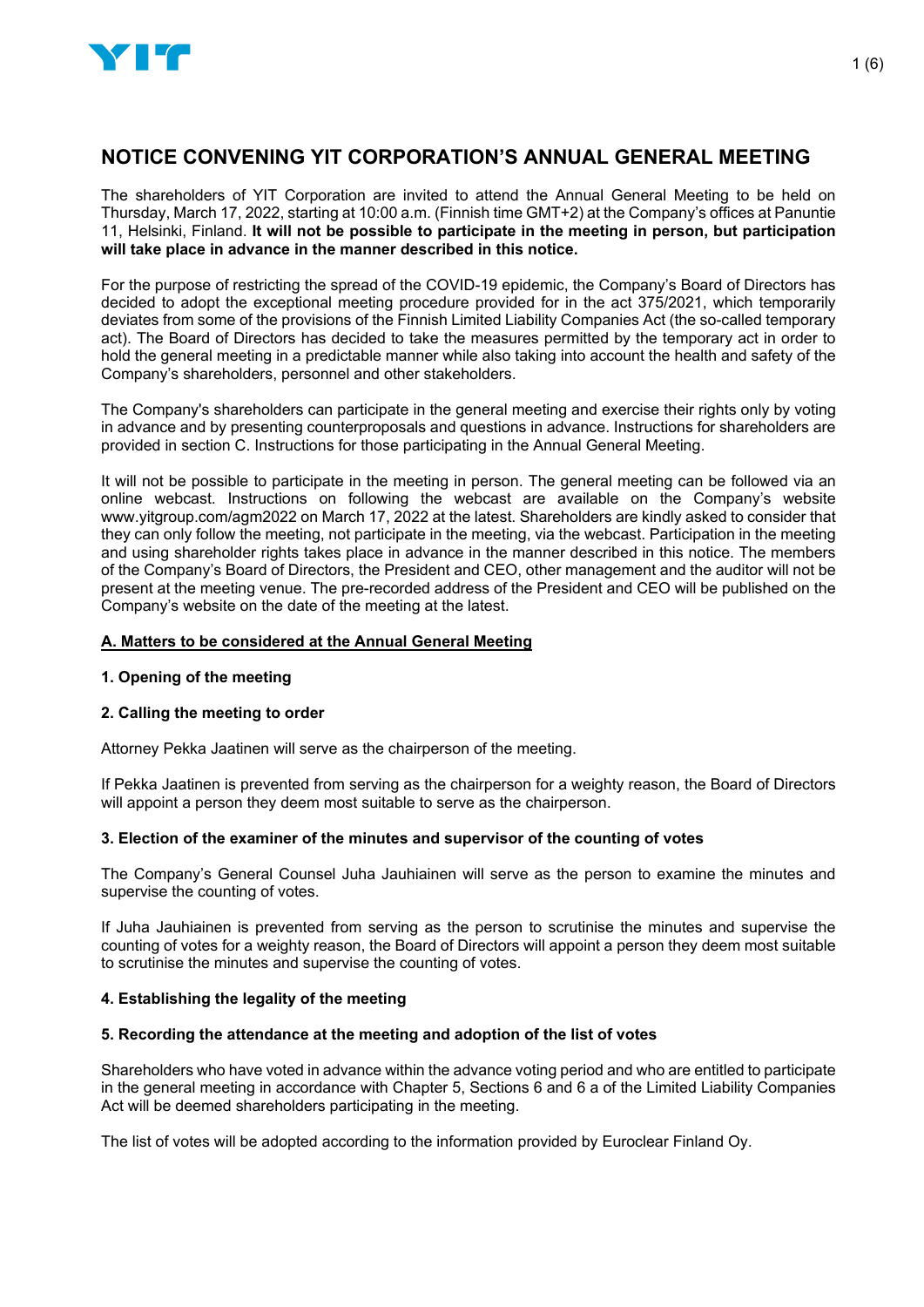

#### **6. Presentation of the financial statements, the report of the Board of Directors, the consolidated financial statements and the auditor's report for the year 2021**

As participation in the general meeting is possible only by voting in advance, the Company's financial statements for the year 2021, the report of the Board of Directors, the consolidated financial statements and the auditor's report, which will be published on February 17, 2022 at the latest and will be available on the Company's website as of the date of publication, shall be deemed to have been presented to the general meeting.

### **7. Adoption of the financial statements and the consolidated financial statements**

#### **8. Resolution on the measures warranted by the profit shown on the adopted balance sheet, dividend payout and decision on the record date and payment date for dividends**

The Board of Directors proposes that a dividend of EUR 0.16 per share be paid based on the balance sheet to be adopted for the year 2021 and that the dividend shall be paid in two equal instalments.

The first instalment of the dividend shall be paid to the shareholders who are registered in the shareholders' register maintained by Euroclear Finland Oy on the dividend record date of March 22, 2022. The Board of Directors proposes that dividend for this instalment be paid on April 7, 2022.

The second instalment of the dividend shall be paid in October 2022. The second instalment of the dividend shall be paid to shareholders who are registered in the shareholders' register maintained by Euroclear Finland Oy on the dividend record date, which, together with the payment date, shall be decided by the Board of Directors in its meeting to be scheduled for September 2022. The dividend record date for the second instalment as per the current rules of the Finnish book-entry system would be October 4, 2022 at the earliest and the dividend payment date October 12, 2022.

#### **9. Discharge of the members of the Board of Directors and the President and CEO from liability**

#### **10. Presentation and adoption of the remuneration report for the Company's governing bodies**

As participation in the general meeting is possible only by voting in advance, the remuneration report for the Company's governing bodies, which will be published on February 17, 2022 at the latest and will be available on the Company's website as of the date of publication, shall be deemed to have been presented to the general meeting.

#### **11. Decision on the remuneration of the Chairman, Vice Chairman and members of the Board of Directors and remuneration of the Nomination Board**

The Nomination Board proposes that the members of the Board of Directors be paid the following fixed annual fees for the term of office ending at the conclusion of the next Annual General Meeting:

- Chairman of the Board: EUR 105,000,
- Vice Chairman of the Board and Chairmen of the permanent Committees: EUR 73,500, unless the same person is Chairman of the Board or Vice Chairman of the Board and
- Members: EUR 52,500.

In addition, the Shareholders' Nomination Board proposes that the annual remuneration for the members of the Board of Directors shall be paid in Company shares so that 40% of the annual fee is paid in YIT Corporation shares to be purchased on the Board members' behalf from the market at a price determined in public trading from a regulated market (Nasdaq Helsinki Ltd). The shares will be purchased within two weeks of the publication of the interim report for the period January 1–March 31, 2022. The Company will pay any costs related to the purchase of Company shares.

The Nomination Board further proposes that in addition to the fixed annual fee, the members of the Board and its permanently and temporarily appointed committees living in Finland be paid a meeting fee of EUR 800 per meeting and members living elsewhere in Europe be paid EUR 2,000. However, if the meeting is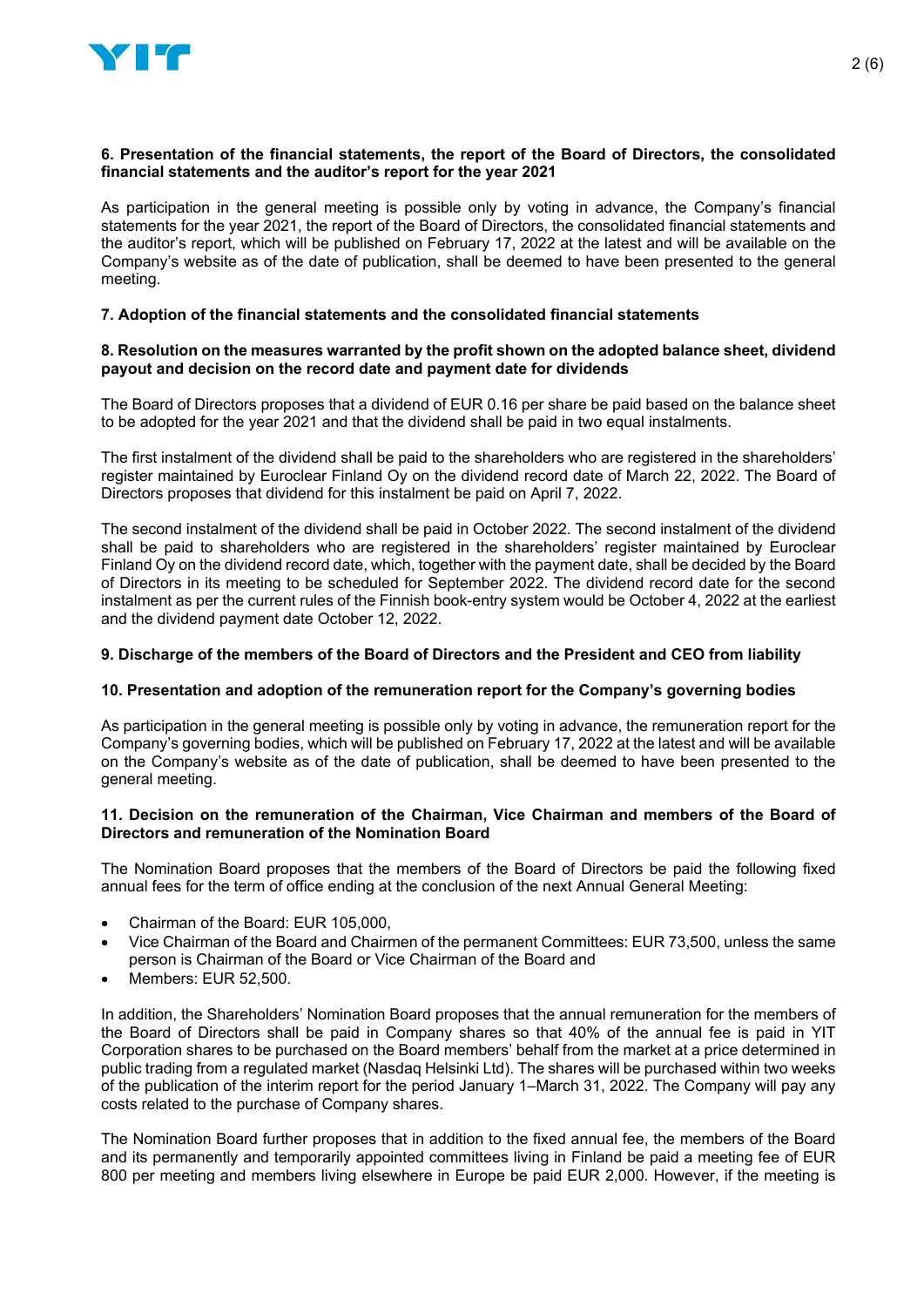

held by phone or by other electronical devices and connections, the Board and Committee meeting fee is proposed to be EUR 800 per meeting for both members living in Finland and elsewhere in Europe.

It is also proposed that the chairman of the Board and the chairmen of the permanent and temporarily appointed committees be paid a meeting fee of EUR 1,600 per meeting. Per diems are proposed to be paid for trips in Finland and abroad in accordance with YIT Corporation's and tax authorities travelling compensation regulations.

In addition, the Nomination Board proposes that the members of the Shareholders' Nomination Board, including the expert member, be paid a meeting fee of EUR 800 per a Board meeting and the Chairman be paid EUR 1,600 per a Board meeting.

# **12. Decision on the number of members of the Board of Directors**

The Shareholders' Nomination Board proposes that a Chairman, a Vice Chairman and six (6) ordinary members be elected to the Board of Directors.

#### **13. Election of the Chairman, Vice Chairman and members of the Board of Directors**

The Shareholders' Nomination Board proposes that Harri-Pekka Kaukonen be re-elected as Chairman, Eero Heliövaara be re-elected as Vice Chairman and Frank Hyldmar, Olli-Petteri Lehtinen and Barbara Topolska be re-elected as members, and Casimir Lindholm, Jyri Luomakoski and Kerttu Tuomas be elected as new Board members for a term ending at the close of the next Annual General Meeting following their election.

The present members of the Board Alexander Ehrnrooth, Kristina Pentti-von Walzel and Tiina Tuomela have announced that they are not available for re-election for a new term.

All candidates have consented to being elected, and they are presented on the Company's website.

#### **14. Decision on the remuneration of the auditor**

The Board of Directors proposes on recommendation of the Audit Committee that the auditor's fees be paid according to their invoices approved by the Company.

#### **15. Election of the auditor**

The Board of Directors proposes on recommendation of the Audit Committee that PricewaterhouseCoopers Oy, Authorised Public Accountants, be elected as the Company's auditor. PricewaterhouseCoopers has nominated Samuli Perälä, Authorised Public Accountant, as the chief auditor.

#### **16. Authorisation of the Board of Directors to decide on the repurchase of own shares**

The Board of Directors proposes that the Annual General Meeting authorise the Board of Directors to decide on the repurchase of the Company's own shares using the Company's unrestricted equity under the following terms and conditions:

A maximum of 21,000,000 Company shares may be purchased, corresponding to about 10% of all Company shares. However, the number of shares held by the Company may not represent more than 10% of all shares in the Company. This number includes all the treasury shares held by the Company and its subsidiaries pursuant to Chapter 15, Section 11(1) of the Limited Liability Companies Act.

The Board of Directors is authorised to decide how Company shares are purchased. Company shares may be purchased at a price determined by public trading on the day of purchase or at a price otherwise determined at the market. Shares may be purchased in a proportion other than that of the shares held by the shareholders.

The Board of Directors proposes that the authorisation shall revoke the authorisation to repurchase the Company's own shares issued by the Annual General Meeting on March 18, 2021. The Board of Directors proposes that the authorisation be valid until June 30, 2023.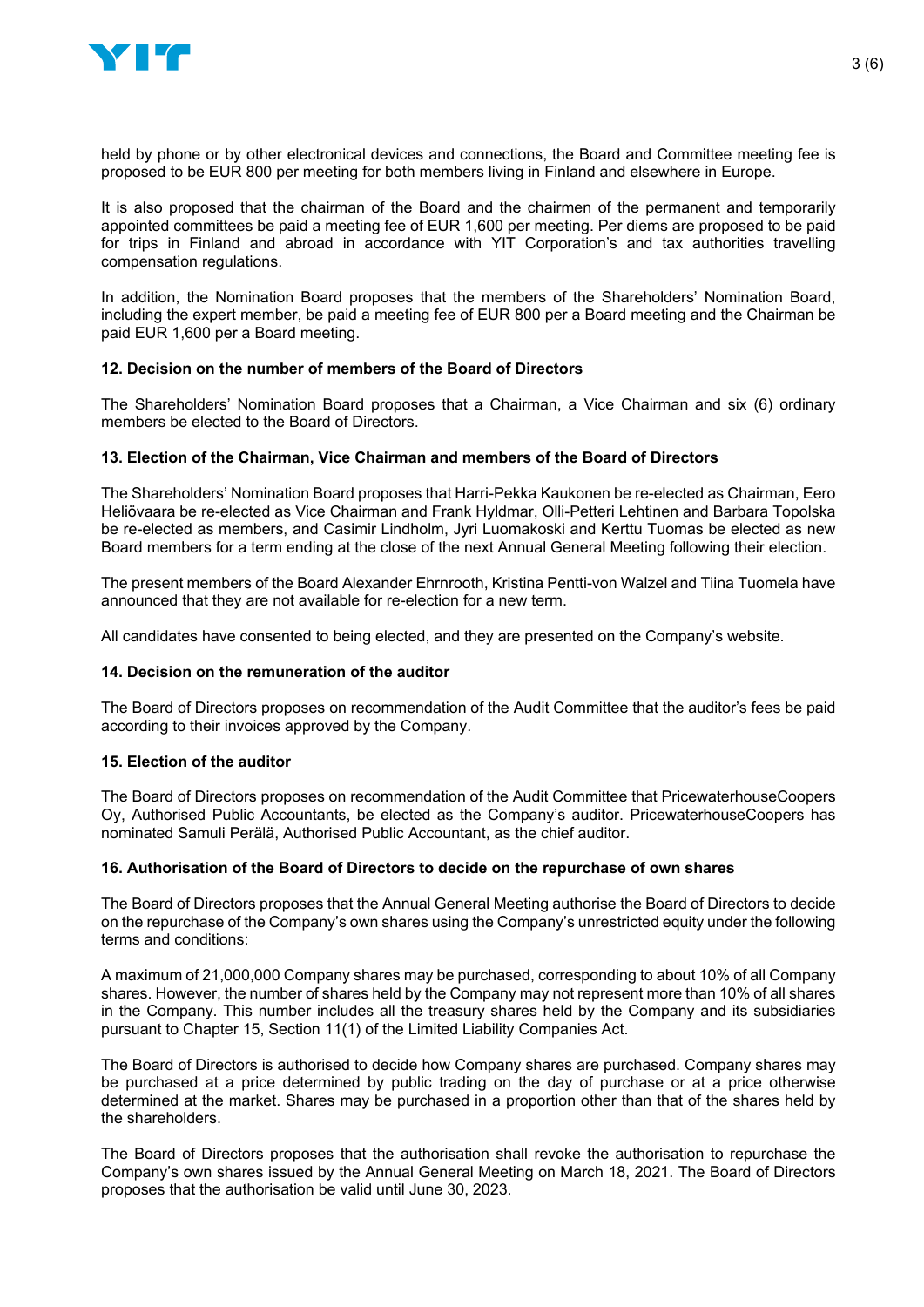

### **17. Authorisation of the Board of Directors to decide on share issues**

The Board of Directors proposes that the Annual General Meeting authorise the Board of Directors to decide on share issues under the following terms and conditions:

The authorisation may be used in full or in part by issuing shares in the company in one or more tranches so that the maximum number of shares issued is a total of 21,000,000, corresponding to about 10% of all Company shares.

The Board of Directors is authorised to decide all the terms and conditions of issuing shares. The Board of Directors may also decide on the conveyance of the shares issued in deviation from the shareholders' preemptive subscription rights. Shares can be issued for subscription with or without consideration.

Based on the authorisation, the Board of Directors may also decide on a free share issue to the Company itself so that the number of shares held by the Company after the share issue represents a maximum of 10% of all shares in the Company. This number includes all the treasury shares held by the Company and its subsidiaries pursuant to Chapter 15, Section 11(1) of the Limited Liability Companies Act.

The Board of Directors proposes that the authorisation shall revoke the authorisation to decide on share issues by the Annual General Meeting on March 18, 2021. The Board of Directors proposes that the authorisation be valid until June 30, 2023.

#### **18. Closing of the meeting**

#### **B. Documents of the Annual General Meeting**

The above proposals on the agenda of the Annual General Meeting and this notice of meeting will be available for inspection by shareholders as of February 4, 2022, on the Company's website at www.yitgroup.com/agm2022. The Company's accounting documents, i.e., the parent company YIT Corporation's financial statements, consolidated financial statements, the report of the Board of Directors and the auditor's report, as well as the remuneration report will be available for inspection by shareholders on February 17, 2022, at the latest on the Company's website at www.yitgroup.com/agm2022.

The minutes of the Annual General Meeting will be available on the Company's website at www.yitgroup.com/agm2022 by March 31, 2022 at the latest.

#### **C. Instructions for those participating in the Annual General Meeting**

#### **1. Shareholders registered in the shareholders' register**

In order to have the right to participate in the Annual General Meeting, a shareholder must be registered in the Company's shareholders' register, which is maintained by Euroclear Finland Oy, no later than the record date of the Annual General Meeting on March 7, 2022. A shareholder whose shares are registered in their personal book-entry account in the book-entry system maintained by Euroclear Finland Oy is registered in the shareholders' register of the Company. A shareholder can only participate in the meeting by voting in advance personally or by way of proxy representation as described below.

# **2. Registration and advance voting**

The registration period and advance voting period commence at 12 noon Finnish time on March 1, 2022 once the deadlines for delivering counterproposals and questions, as set out in subsection 5. below, have expired and once the counterproposals, the questions and the management's responses to the questions have been published. A shareholder who is registered in the Company's shareholder register and who wishes to participate in the Annual General Meeting by voting in advance shall register for the Annual General Meeting and vote in advance no later than at 4 p.m. Finnish time on March 11, 2022 by which time the registration and the advance votes shall be received.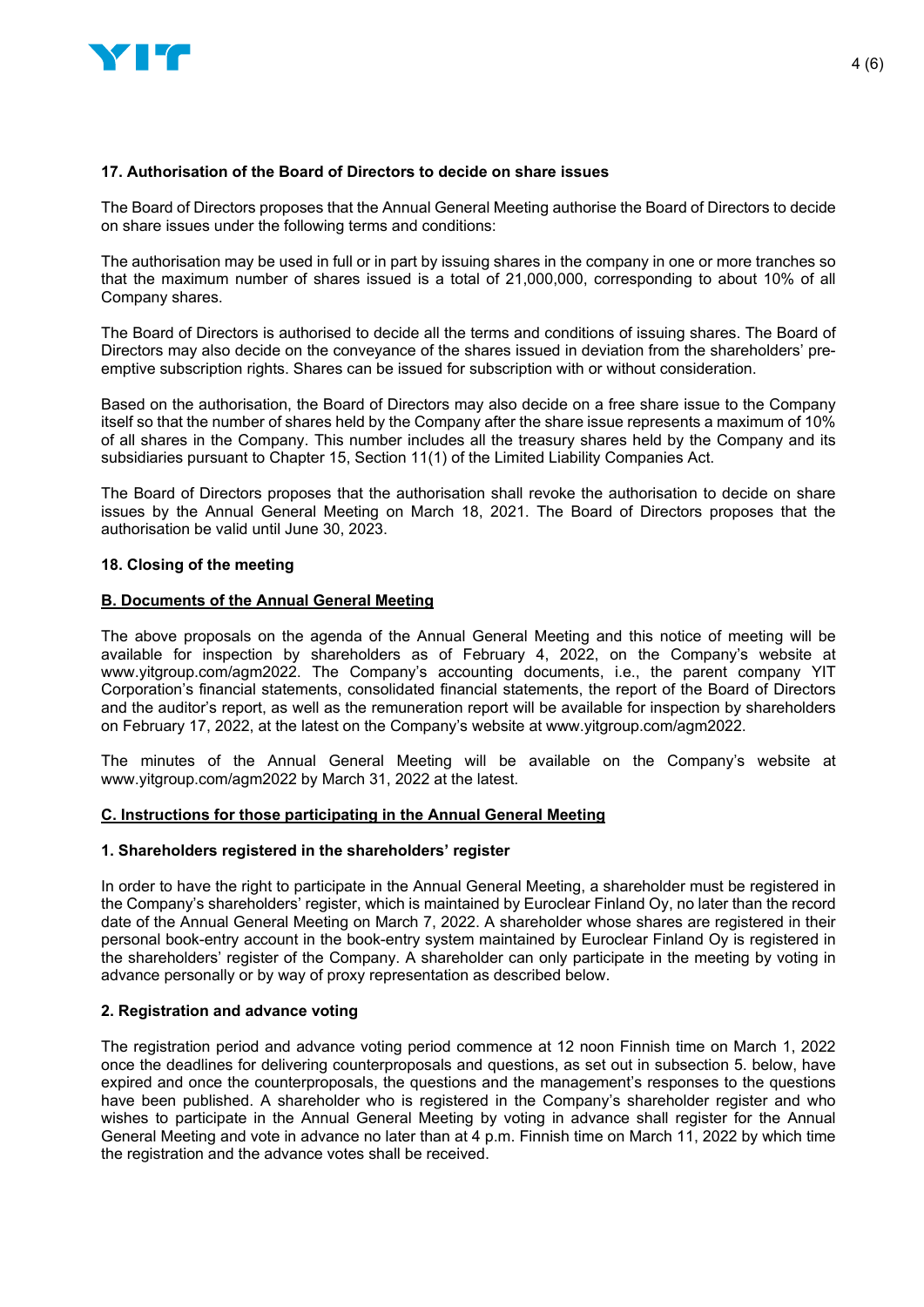

The requested information such as the shareholder's name, personal identification number or business ID, address and telephone number must be given in connection with the registration. The personal data disclosed by the shareholders to the Company and Euroclear Finland Oy will only be used in connection with the Annual General Meeting and the processing of related necessary registrations.

Shareholders with a Finnish book-entry account can submit the notice of participation and vote in advance on certain matters on the agenda between 12 noon Finnish time on March 1, 2022 and 4 p.m. Finnish time on March 11, 2022 by using one of the following methods:

### a) Online through YIT Corporation's website at www.yitgroup.com/agm2022

If the shareholder is an individual, electronic registration and voting in advance via the Company's website requires strong electronic authentication. Strong electronic authentication takes place either with a Finnish bank ID or a Finnish mobile certificate. Shareholders who are legal persons are not required to use strong electronic authentication, but they are required to give their book-entry account number and other required information. Terms and conditions of electronic voting in advance and other instructions related thereto will be available on the above-mentioned website upon the beginning of advance voting on March 1, 2022 at the latest.

### b) By email or mail

Shareholders can also send the advance voting form available on the Company's website or corresponding information to Euroclear Finland Oy by email to the address yhtiokokous@euroclear.eu or by mail to the address Euroclear Finland Oy, Yhtiökokous / YIT, P.O. Box 1119, 00101 Helsinki, Finland.

If a shareholder participates in the general meeting by submitting advance votes to Euroclear Finland Oy, the submission of the advance votes before the end of the registration and advance voting period constitutes registration in the meeting provided that the above information required for registration is provided.

The advance voting form as well as the instructions for advance voting will be available on the Company's website at www.yitgroup.com/agm2022 by the beginning of advance voting on March 1, 2022 at the latest.

#### **3. Holder of nominee registered shares**

A holder of nominee registered shares has the right to participate in the Annual General Meeting based on the shares that would entitle him/her to be registered in the shareholders' register on the record date of the Annual General Meeting maintained by Euroclear Finland Oy on March 7, 2022. In addition, the right to participate requires that the holder of nominee registered shares is temporarily entered into the shareholders' register maintained by Euroclear Finland Oy based on these shares on March 14, 2022, at 10:00 a.m. at the latest. This is considered registration for the Annual General Meeting as regards nominee registered shares. Changes in shareholdings occurring after the record date of the Annual General Meeting shall not affect the right to attend the meeting or the voting rights of the shareholder.

Holders of nominee registered shares are advised to request from their custodian bank the necessary instructions regarding registration in the temporary shareholders' register of the Company, the issuing of proxy documents and registration for the Annual General Meeting well in advance. The account operator of the custodian bank has to register a holder of nominee registered shares who wishes to participate in the Annual General Meeting into the temporary shareholders' register of the Company at the latest by the time stated above and arrange advance voting on behalf of the holder of nominee registered shares.

#### **4. Proxy representative and powers of attorney**

A shareholder may participate in the Annual General Meeting and exercise his/her rights at the meeting by way of proxy representation. Proxy representatives of shareholders are also required to vote in advance in the manner instructed in this notice.

A proxy representative shall produce a dated proxy document or otherwise in a reliable manner demonstrate his/her right to represent the shareholder. When a shareholder participates in the Annual General Meeting by means of several proxy representatives representing the shareholder with shares held in different